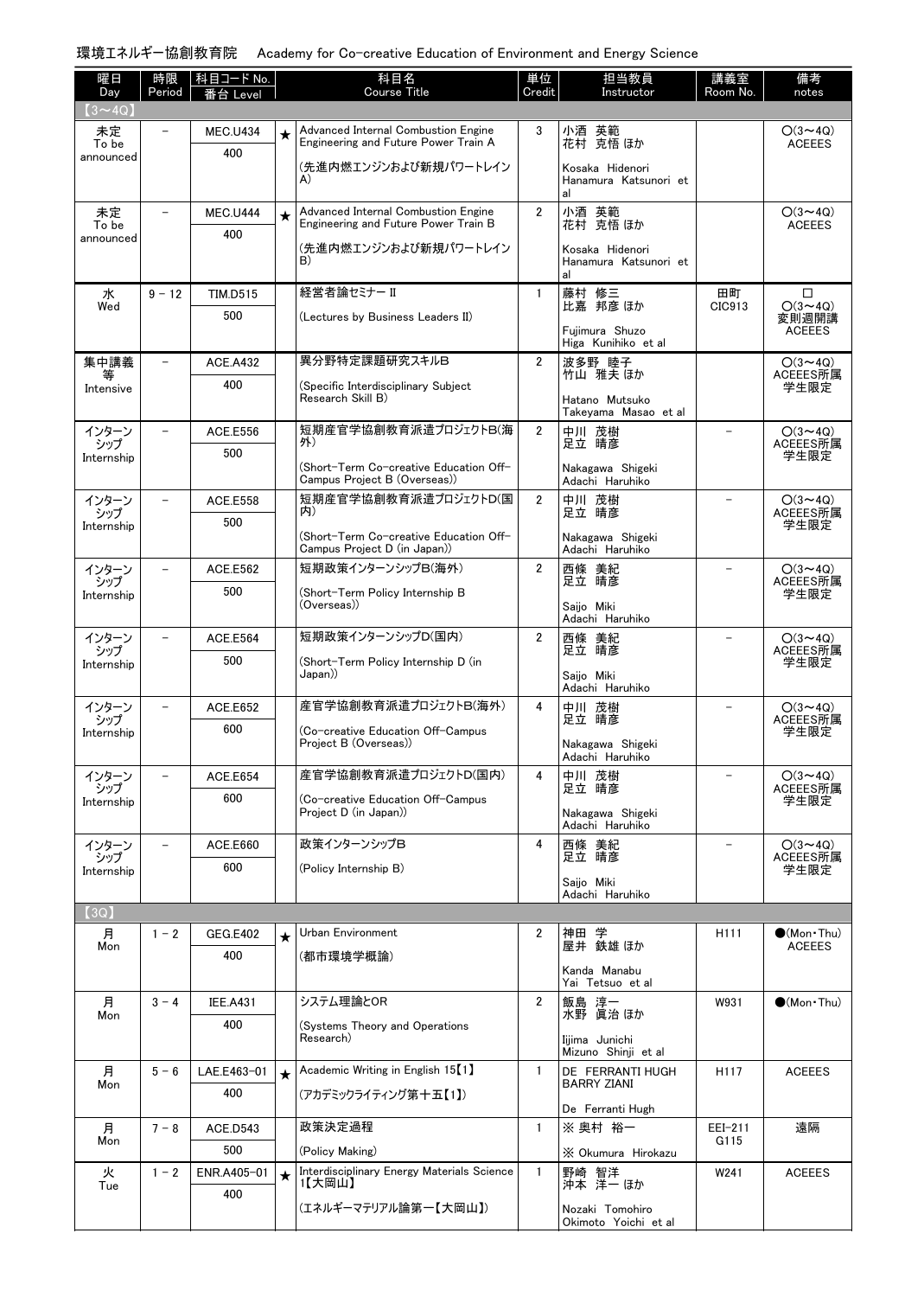## 環境エネルギー協創教育院 Academy for Co-creative Education of Environment and Energy Science

| 曜日          | 時限       | 科目コード No.       |         | 科目名                                                                    | 単位             | 担当教員                                      | 講義室              | 備考                                   |
|-------------|----------|-----------------|---------|------------------------------------------------------------------------|----------------|-------------------------------------------|------------------|--------------------------------------|
| Day<br>(3Q) | Period   | Level           |         | <b>Course Title</b>                                                    | Credit         | Instructor                                | Room No.         | notes                                |
| 火           | $1 - 2$  | ENR.A405-02     | $\star$ | Interdisciplinary Energy Materials Science                             | $\mathbf{1}$   | 野崎 智洋<br>木村 好里ほか                          | G115             | <b>ACEEES</b>                        |
| Tue         |          | 400             |         | 1【すずかけ】                                                                |                |                                           |                  |                                      |
|             |          |                 |         | (エネルギーマテリアル論第一【すずかけ】)                                                  |                | Nozaki Tomohiro<br>Kimura Yoshisato et al |                  |                                      |
| 火           | $3 - 4$  | <b>ENR.J409</b> |         | 研究者向け特許論文等知財の基礎                                                        | $\overline{2}$ | 吉本 護                                      | J232             | $\bullet$ (Tue•Fri)                  |
| Tue         |          | 400             |         | (Introduction to Intellectual Property<br>System)                      |                | Yoshimoto Mamoru                          |                  | <b>ACEEES</b>                        |
| 火           | $7 - 8$  | <b>IEE.C433</b> |         | マネジメント特論                                                               | $\overline{2}$ | コース主任<br>※加藤 眞人ほか                         | W932             | $\bullet$ (Tue•Fri)<br><b>ACEEES</b> |
| Tue         |          | 400             |         | (Advanced Course of Management)                                        |                | Head                                      |                  |                                      |
|             |          |                 |         |                                                                        |                | X Kato Masato et al                       |                  |                                      |
| 火<br>Tue    | $9 - 10$ | ACE.D644        |         | キャリアプラニング                                                              | $\mathbf{1}$   | 足立 晴彦                                     | EEI-211<br>G115  | 遠隔<br><b>ACEEES</b>                  |
|             |          | 600             |         | (Career Planning)                                                      |                | Adachi Haruhiko                           |                  |                                      |
| 水<br>Wed    | $3 - 4$  | LAE.E443-03     | $\star$ | Academic Presentation in English 15 <sup>[3]</sup>                     | $\mathbf{1}$   | X David James Pinknev                     | J231             | <b>ACEEES</b>                        |
|             |          | 400             |         | (アカデミックプレゼンテーション第十五【3】)                                                |                | X David Pinkney                           |                  |                                      |
| 水<br>Wed    | $3 - 4$  | LAE.E463-02     | $\star$ | Academic Writing in English 15 <sup>[2]</sup>                          | $\mathbf{1}$   | 安納 真理子                                    | H115             | <b>ACEEES</b>                        |
|             |          | 400             |         | (アカデミックライティング第十五【2】)                                                   |                | Anno Mariko                               |                  |                                      |
| 水<br>Wed    | $3 - 4$  | <b>LAH.T409</b> |         | 横断科目9:科学技術社会論(基礎)                                                      | $\mathbf{1}$   | 中島 秀人<br>※ 有本 建男 ほか                       | S224             | <b>ACEEES</b>                        |
|             |          | 400             |         | (Transdisciplinary studies 9:Science,<br>Technology and Society:Basic) |                | Nakajima Hideto<br>X Arimoto Tateo et al  |                  |                                      |
| 水           | $5 - 6$  | LAE.E443-01     | $\star$ | Academic Presentation in English 15 <sup>[1]</sup>                     | $\mathbf{1}$   | KIYAMA LORINDA                            | H <sub>102</sub> | <b>ACEEES</b>                        |
| Wed         |          | 400             |         | (アカデミックプレゼンテーション第十五【1】)                                                |                | <b>ROBERTSON</b>                          |                  |                                      |
| 水           | $5 - 6$  | LAE.E463-03     | $\star$ | Academic Writing in English 15 <sup>[3]</sup>                          | $\mathbf{1}$   | Kiyama Lorinda<br>X David James Pinknev   | J231             | <b>ACEEES</b>                        |
| Wed         |          | 400             |         | (アカデミックライティング第十五【3】)                                                   |                |                                           |                  |                                      |
| 木           | $1 - 2$  | <b>GEG.E402</b> |         | Urban Environment                                                      | $\overline{2}$ | X David Pinkney<br>神田 学                   | H135             | $\bullet$ (Mon Thu)                  |
| Thu         |          | 400             | $\star$ | (都市環境学概論)                                                              |                | 屋井 鉄雄 ほか                                  |                  | <b>ACEEES</b>                        |
|             |          |                 |         |                                                                        |                | Kanda Manabu                              |                  |                                      |
| 木           | $3 - 4$  | <b>IEE.A431</b> |         | システム理論とOR                                                              | $\overline{2}$ | Yai Tetsuo et al                          | W931             | $\bigcirc$ (Mon Thu)                 |
| Thu         |          | 400             |         | (Systems Theory and Operations                                         |                | 飯島 淳一<br>水野 眞治ほか                          |                  |                                      |
|             |          |                 |         | Research)                                                              |                | Iiiima Junichi<br>Mizuno Shinji et al     |                  |                                      |
| 木           | $3 - 4$  | LAE.E443-02     | $\star$ | Academic Presentation in English 15 <sup>[2]</sup>                     | $\mathbf{1}$   | DE FERRANTI HUGH<br><b>BARRY ZIANI</b>    | W322             | <b>ACEEES</b>                        |
| Thu         |          | 400             |         | (アカデミックプレゼンテーション第十五【2】)                                                |                | De Ferranti Hugh                          |                  |                                      |
| 金           | $3 - 4$  | <b>ACE.B441</b> |         | 環境負荷低減技術論I                                                             | $\mathbf{1}$   | 山口 猛央                                     | W241             | 遠隔                                   |
| Fri         |          | 400             |         | (Advanced Technology for Environmental                                 |                | 中川 茂樹 ほか                                  | G115             | <b>ACEEES</b>                        |
|             |          |                 |         | Load Reduction I)                                                      |                | Yamaguchi Takeo<br>Nakagawa Shigeki et al |                  |                                      |
| 金<br>Fri    | $3 - 4$  | <b>ENR.J409</b> |         | 研究者向け特許論文等知財の基礎                                                        | $\overline{2}$ | 吉本 護                                      | J232             | $\bullet$ (Tue•Fri)<br><b>ACEEES</b> |
|             |          | 400             |         | (Introduction to Intellectual Property<br>System)                      |                | Yoshimoto Mamoru                          |                  |                                      |
| 金<br>Fri    | $7 - 8$  | <b>IEE.C433</b> |         | マネジメント特論                                                               | $\overline{2}$ | コース主任<br>※加藤真人ほか                          | W932             | $\bullet$ (Tue•Fri)<br><b>ACEEES</b> |
|             |          | 400             |         | (Advanced Course of Management)                                        |                | Head                                      |                  |                                      |
|             |          |                 |         |                                                                        |                | X Kato Masato et al                       |                  |                                      |
| (4Q)        |          |                 |         |                                                                        |                |                                           |                  |                                      |
| 月<br>Mon    | $5 - 6$  | LAE.E464-01     | $\star$ | Academic Writing in English 16 <sup>[1]</sup>                          | 1              | DE FERRANTI HUGH<br><b>BARRY ZIANI</b>    | H117             | <b>ACEEES</b>                        |
|             |          | 400             |         | (アカデミックライティング第十六【1】)                                                   |                | De Ferranti Hugh                          |                  |                                      |
| 火           | $1 - 2$  | ENR.A406-01     | $\star$ | Interdisciplinary Energy Materials Science<br>2【大岡山】                   | $\mathbf{1}$   | 野崎 智洋<br>竹山 雅夫ほか                          | W241             | <b>ACEEES</b>                        |
| Tue         |          | 400             |         |                                                                        |                |                                           |                  |                                      |
|             |          |                 |         | (エネルギーマテリアル論第二【大岡山】)                                                   |                | Nozaki Tomohiro<br>Takeyama Masao etal    |                  |                                      |
| 火<br>Tue    | $1 - 2$  | ENR.A406-02     | $\star$ | Interdisciplinary Energy Materials Science<br>2【すずかけ】                  | 1              | 野崎 智洋<br>伊原 学ほか                           | G115             | <b>ACEEES</b>                        |
|             |          | 400             |         | (エネルギーマテリアル論第二【すずかけ】)                                                  |                | Nozaki Tomohiro<br>Ihara Manabu et al     |                  |                                      |